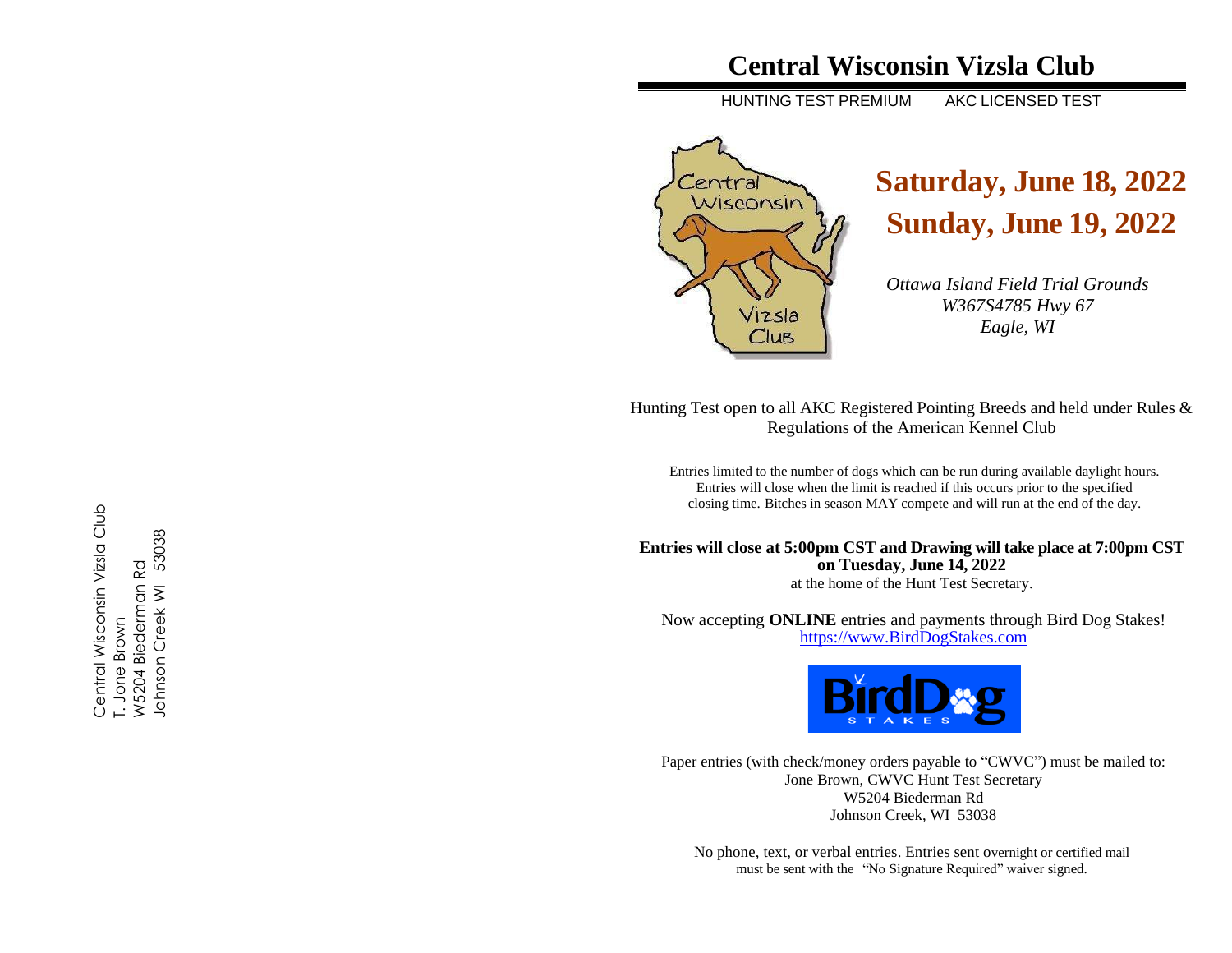#### **HUNT TEST COMMITTEE**

Chair: Wes Brown, W5204 Biederman Rd, Johnson Creek, WI 53038 Secretary: T. Jone Brown, W5204 Biederman Rd, Johnson Creek, WI 53038 608.438.0626 (cell), [autumnacresvizslas@gmail.com](mailto:autumnacresvizslas@gmail.com)

Committee Members: Frank Rizzo, Teresa Rizzo, Aaron Grodi, Becky Smith

#### **CWVC OFFICERS**

President: T. Jone Brown Vice President: Corey Wilcox Secretary: Ann Grodi Treasurer: Teresa Rizzo

Board of Directors: Michel Berner, Stevie Duffek, Steve Julius, Jo Reynolds, Frank Rizzo

# **JUDGES AND TEST LEVELS TO BE JUDGED**

#### *Saturday, June 18 (Event #2022474212)*

All Levels Combs, Karen (93453) Oshkosh, WI Strelow, Lynne (98994) Markesan, WI

#### *Sunday, June 19 (Event #2022474213)*

| Master/Senior | Albin, Rodney (44591) Moscow Mills, MO |
|---------------|----------------------------------------|
|               | Burdin, Trish (91100) Le Sueur, MN     |

Junior Burdin, Trish (91100) Le Sueur, MN Masters, John (109778) Madison, WI

#### **COURSES AND BIRDS**

All tests are single course with a bird field. Tests will have quail released. No shotguns with poppers allowed - Only blank guns with solid-filled barrels will be permitted. Master & Senior braces will be a 30 minute minimum and a 15 minute minimum for junior braces. Judges will be working from a golf cart/ATV for all tests.

The use of AKC approved tracking collars will be permitted in all levels and will follow AKC regulations pertaining to the use of tracking collars. <http://www.akc.org/> events/hunting\_tests/pointing\_breeds/tracking\_collars.cfm

All participants and those in the gallery are REQUIRED to wear a blaze orange garment for all test levels. A blaze orange hat and vest must be worn when in the field.

#### **VOLUNTEERS/WORKERS**

The CWVC welcomes volunteers to help put on a successful hunt test! If you are interested in helping, please email Jone Brown (Hunt Test Secretary). Complimentary lunch will be provided.

#### **STAKES, SCHEDULES AND ENTRY FEES**

Master Hunt Test 8:00am \$50.00 Senior Hunt Test Following Master \$50.00 Junior Hunt Test Following Senior \$50.00

\$25.00.

Junior Handlers (under the age of 18) will be charged a reduced fee of \$25.00. Returned checks due to insufficient funds may be charged an additional

Entries withdrawn after the draw will NOT be refunded unless a bitch is in season or a dog is injured. An injured dog must have a note from a veterinarian to receive a full refund. The CWVC reserves the right to cancel the Trial due to inclement weather. If the trial is cancelled by the CWVC, full refunds will be given.

#### **TEST SITE**

Water and bathroom facilities are available at the site. Coffee, water, snacks and lunch will be available for purchase on site! Overnight camping must be arranged through WI DNR.

# **ROUTE TO GROUNDS**

**(**GPS Coordinates: N 420 57.091' Q0880 28.520')

From Milwaukee or Madison: I-94 to Highway 67 (Oconomowoc, WI). Go South on Highway 67 passing Highway 18 and County Road C. The grounds are on the left (east), just past County Road C. Look for CWVC signs.

From Chicago area: Go northwest on Highway 12 (Rand Road) through Elkhorn, WI. Continue onto Highways 12/67, then Highway 67, north through Eagle, WI. The grounds are on the right (east), just before County Road C. Look for CWVC signs.

# **PARKING STICKER REQUIREMENTS**

A Wisconsin State Park/Forest vehicle sticker is required to use the Ottawa Field Trial Grounds. Stickers can be purchased at the Forest Headquarters on Highway 59 west of Eagle or via the yellow self registration box located near the entrance on the day of the Hunting Test. Vehicles without stickers will be ticketed by the DNR!

# **RUNNING ORDER**

The running order will be posted to the CWVC website – [www.cwvc.org.](http://www.cwvc.org./) You can also request a copy from the Hunt Test Secretary via email.

# **ELIGIBILITY AND RISK**

Open to all pointing breeds in good standing with the AKC. AKC registered dogs must be 6 months of age or older on the event date. ILP/PAL dogs are eligible to participate. Dogs are ineligible to enter a test if the test's Judge or Judge's family member has owned, sold, leased, boarded, trained or handled the dog within one year of the test date. Owners or handlers entering a test do so at their own risk and agree to assume responsibility for any damage caused by them or their dogs.